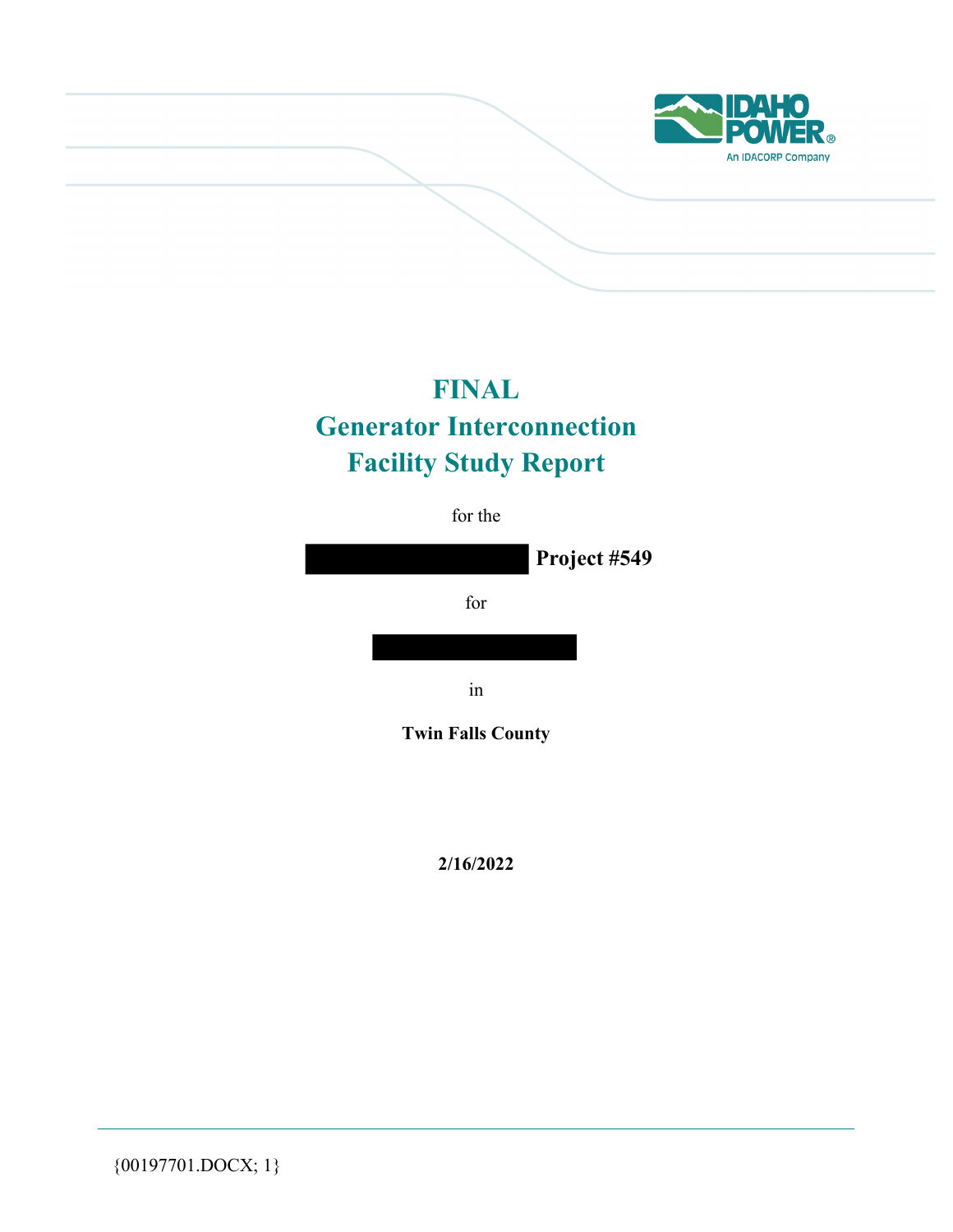# **FACILITY STUDY REPORT (FSR)**

# **Project #549 2/16/2022**

# **1. General Facility Description**

 ("Interconnection Customer") has stated that the proposed project will consist of 100 MW photovoltaic and 20 MW battery energy storage system (BESS) installation in Twin Falls County, Idaho and connect to the 345kV system at Idaho Power Company (IPC)'s Rogerson Switching Station on the transmission line. The total project output as studied is 100 MW.

Contact Information for Interconnection Customer is as follows:



A Standard Large Generator Interconnection Agreement (the "LGIA") under IPC's Open Access Transmission Tariff (OATT) between Interconnection Customer and IPC – Delivery ("Transmission Provider") for the Project, specifically Generator Interconnection Project #549 ("Project"), will be prepared for this project. The LGIA will be a definitive agreement that contains terms and conditions that supersedes this FSR.

## **Project Queue and Affected Systems:**

As of the date of this report, there are projects in the queue (GI numbers 502, 503, 513, 514, 517 and 523; and an associated transmission service request [TSR] #88754178) ahead of for which costs related to network upgrades or additions could be passed on to should changes be made to their queue position or generation output.

The recommended upgrades for GI numbers 502, 503, 513, 514, 517 and 523; and associated TSR #88754178 were assumed to be completed prior to the interconnection of the Project. For this and other reasons, the cost estimates included in this FSR are estimates only, are based on currently known or assumed facts that may not be accurate or materialize and are subject to change.

## **1.1 Interconnection Point**

The Interconnection Facilities are located in IPC's Southern region in Township , Range and Section and is approximately miles north of the Nevada-Idaho border. The Point of Interconnection ("POI") for the Project will be the node on the 345kV ring bus between air-break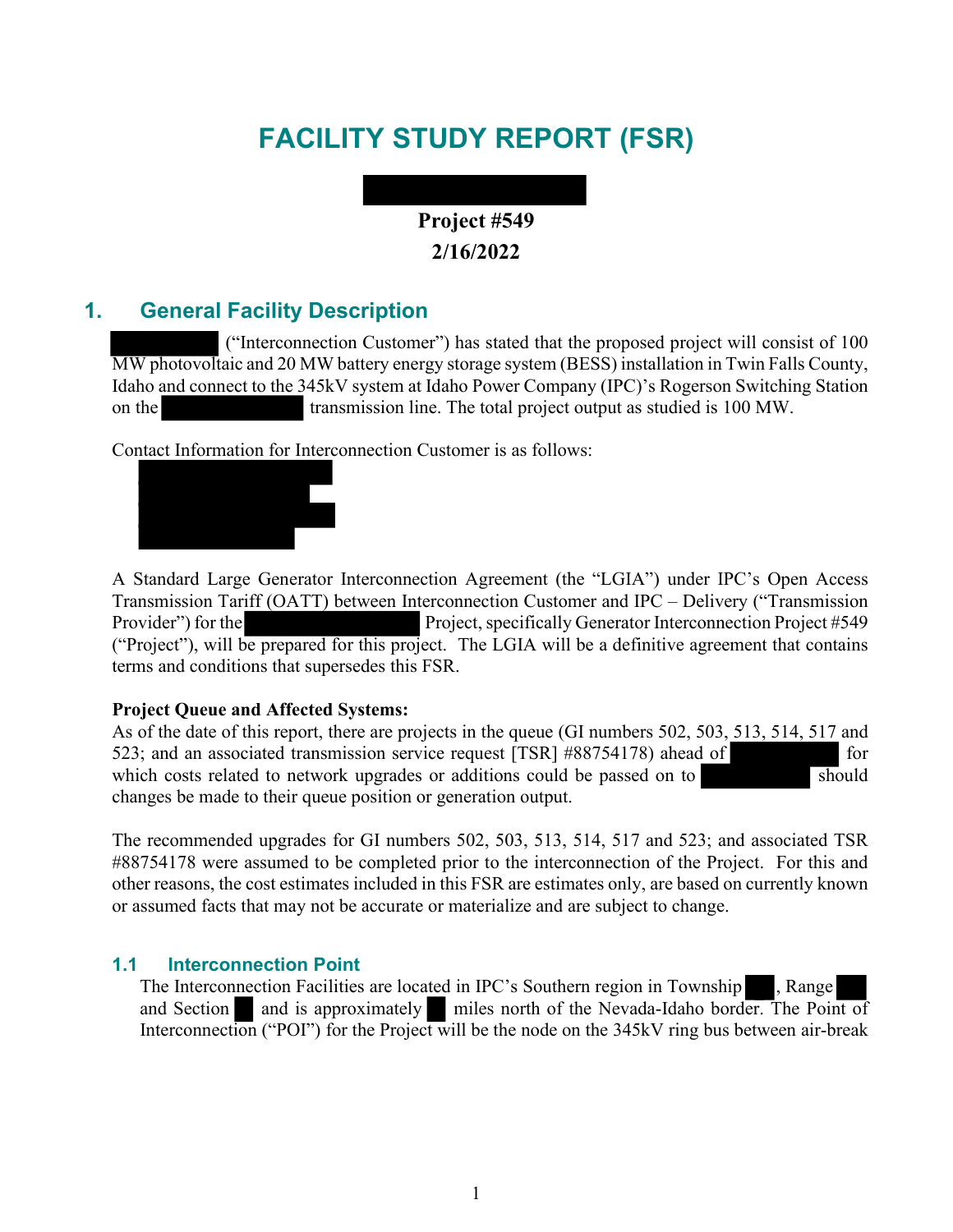switches and at Rogerson Switching Station. A drawing identifying the POI is attached as Exhibit 1.

## **1.2 Point of Change of Ownership**

The Point of Change of Ownership for the Project will be on the Interconnection Customer's side of air-break switch at IPC's Rogerson Switching Station. A drawing identifying the Point of Change of Ownership is attached as Exhibit 1.

### **1.3 Interconnection Customer's Interconnection and Generation Facilities**

The Interconnection Customer's Interconnection Facilities are located approximately to the northwest from IPC's Interconnection Facilities. The Interconnection Customer will install solar arrays, batteries, inverters, disconnect switches, distribution collector system(s), transformers (including a main step-up transformer), controllers, appropriate grounding measures, and associated auxiliary equipment. The main step-up transformer is a 67/89.3/111.7 MVA. 3-phase, 345/34.5kV wye-grounded/wye-grounded with a delta tertiary and should provide adequate ground source for transmission line protection. Interconnection Customer will build 345kV transmission facilities to the Point of Change of Ownership.

The Interconnection Customer's system will be constructed as follows:

- 1. The photovoltaic inverter system will comprise of 35 inverters, with each inverter having an apparent power rating of  $3,150 \text{ kVA}$ .
- 2. 35 photovoltaic inverter stations will each comprise of one utility inverter and a 3,150 KVA isolating transformer with a 630V grounded-wye to 34.5kV delta rating.
- 3. The BESS inverter system will comprise of 7 inverters, with each inverter having an apparent power rating of  $3,600 \text{ kVA}$ .
- 4. 7 BESS inverter stations will each comprise of one utility inverter and a 3,600 KVA isolating transformer with a 630V grounded-wye to 34.5kV delta rating.
- 5. A plant controller will be used to control the inverter system and to implement smart inverter functionality for operating the project within a voltage range and power factor specified by IPC at the POI.

The above referenced inverters, or equivalent inverters that have the same specifications and functionality as stated above must be utilized. If an inverter is utilized that has different specifications and functionality than that which was studied, then additional study and/or equipment may be necessary.

The Project is a combined solar and BESS generation project. It has been assumed the BESS will be charged via the solar output. The Interconnection Customer will need to demonstrate the operating procedures and control measures which prevents the BESS from being charged via IPC's transmission system. However, if the intent is also to be able to charge the BESS via IPC's transmission system, the Interconnection Customer will need to make an IPC Large Load Service request.

# **1.4 Other Facilities Provided by Interconnection Customer**

## *1.4.1 Telecommunications*

The Interconnection Customer is not responsible for any third party communication circuits for the IPC Interconnection Facilities and Network Upgrades. Any additional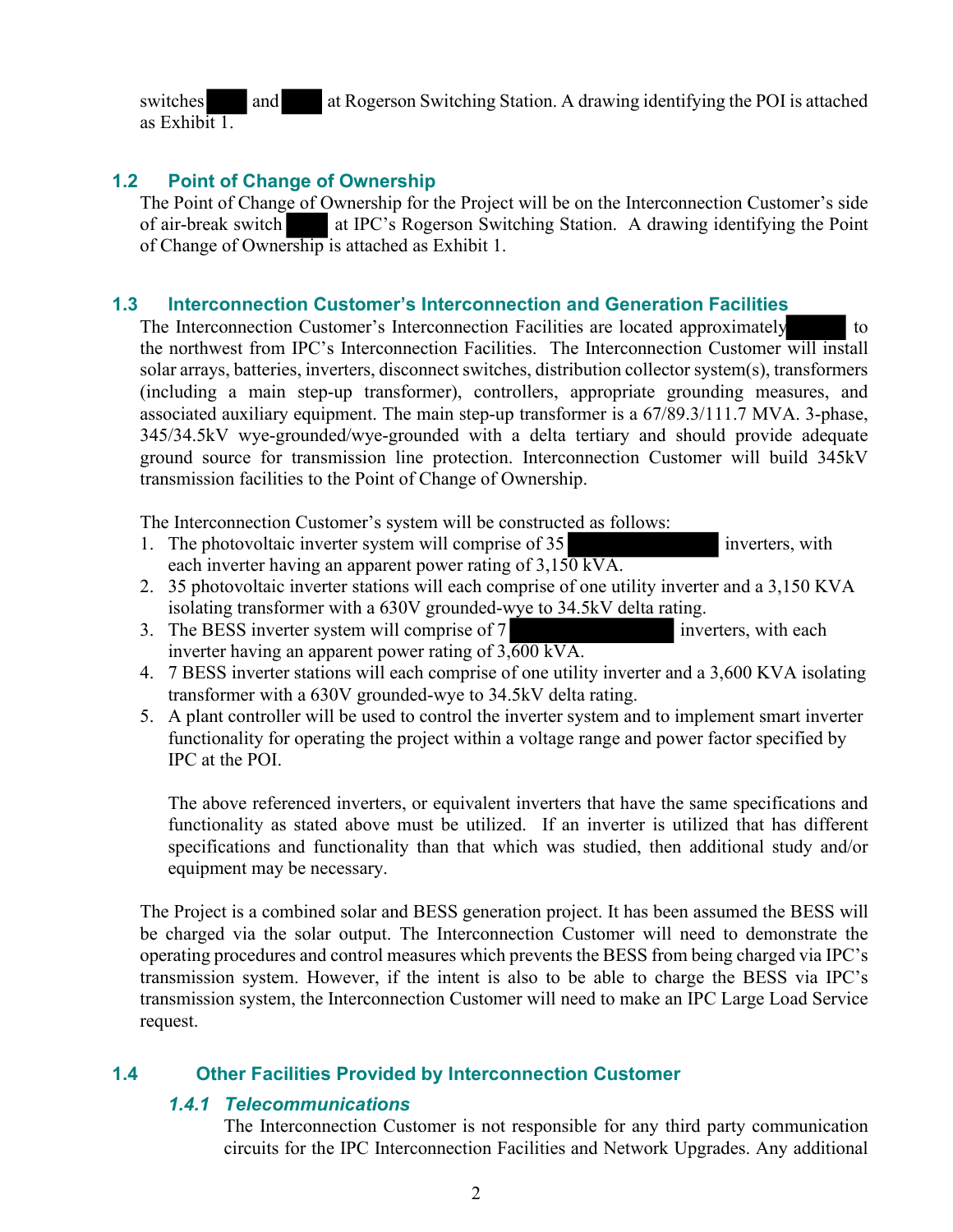telecommunication requirements will be the sole responsibility of the Interconnection Customer.

#### *1.4.2 Ground Fault Equipment*

The Interconnection Customer will install transformer configurations that will provide a ground source to the transmission system.

### *1.4.3 Generator Output Limit Control*

The Interconnection Customer will install equipment to receive signals from IPC Grid Operations for Generation Output Limit Control ("GOLC") - see Section 3 Operating Requirements and Appendix A. IPC's recommended method of communication for GOLC is via fiber between the Interconnection Station and the Project.

#### *1.4.4 Local Service*

The Interconnection Customer is responsible to arrange for local service to their site, as necessary.

#### *1.4.5 Property*

All IPC's Interconnection Facilities will be installed within the existing Rogerson Switching Station property. Requirements pertaining to rights of way and/or easements for the Interconnection Customer's Interconnection Facilities on IPC property will be addressed in the LGIA.

#### *1.4.6 Site Work*

The Interconnection Customer is not responsible for site work for any IPC facilities.

#### *1.4.7 Monitoring Information*

If the Interconnection Customer requires the ability to monitor information related to the IPC breaker/relay (i.e., Mirrored Bits) in the interconnection station, they are required to supply their own communications circuit to the interface area of the interconnection yard. The fiber communication circuit used for GOLC is acceptable.

#### *1.4.8 Meteorological Data*

In order to integrate the solar energy into the IPC system and operate IPC's solar forecasting tool, the Interconnection Customer must provide solar irradiation and weather data from the Project's physical location to IPC via real time telemetry in a form acceptable to IPC. The associated cost for obtaining this data is the Interconnection Customer's responsibility.

The data must be provided at 10 second intervals and consist of:

- 1. Global Horizontal Irradiance
- 2. Plane of Array Irradiance
- 3. Ambient Temperature
- 4. Wind Speed and Wind Direction
- 5. Relative Humidity

The installed instruments must equal or exceed the specifications of the following instruments:

*Temperature and Relative Humidity*: R.M Young Relative Humidity and Temperature Probe Sensors Model 41382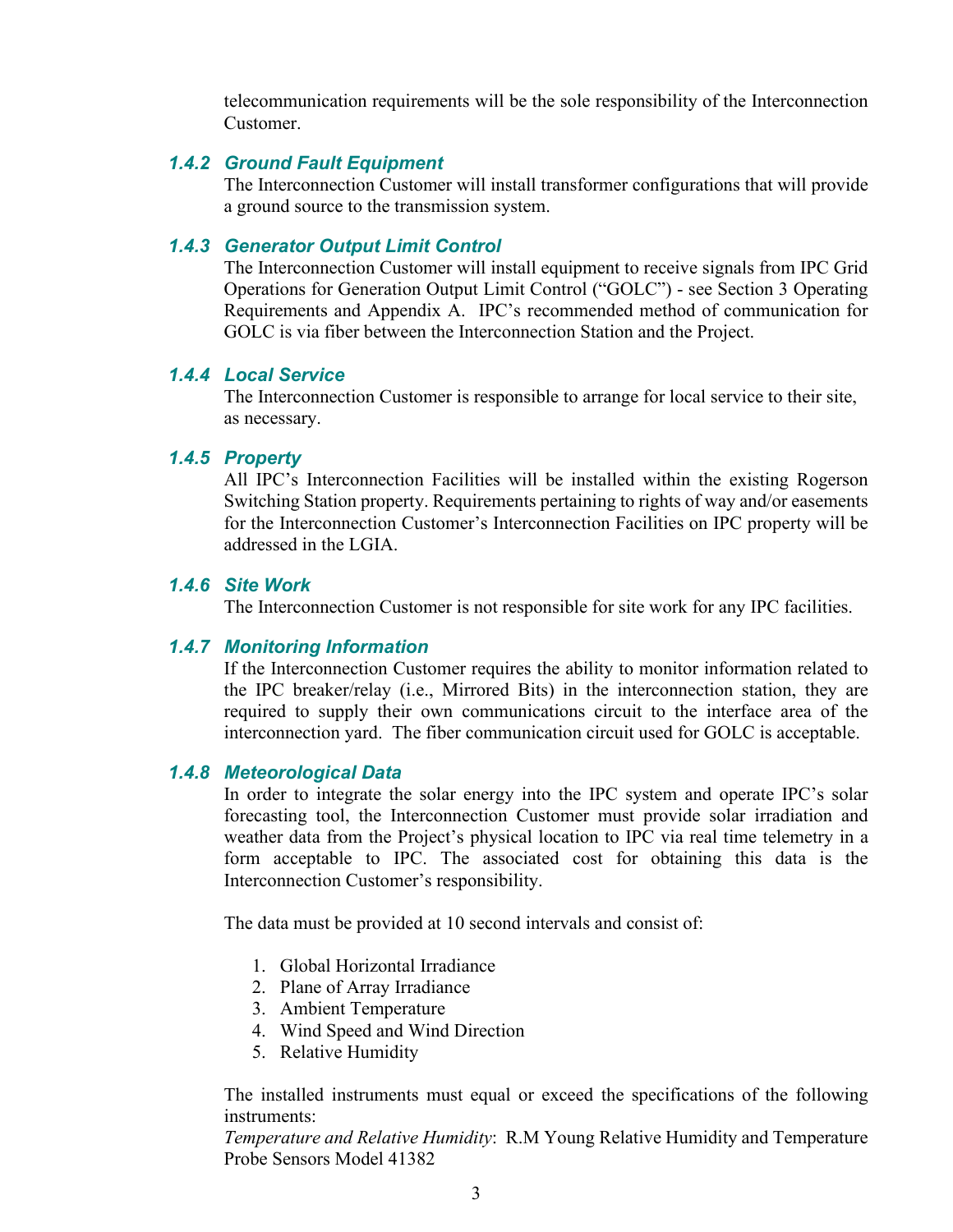*Wind*: R.M Young Wind Monitor Model 05103 *Pryanometer:* Apogee Instruments Model SP-230

#### *1.4.10 Generator Technical Information & Drawings*

Interconnection Customer shall provide draft design prints during FSR development containing technical information, like impedances, and equipment brand and models. After construction, the Interconnection Customer shall submit to IPC all the as-built information, including prints with the latest approved technical information and commissioning test results.

#### **1.5 IPC's Interconnection Facilities**

IPC will install a meter, a dead-end structure, 345kV air break switch, three CTs, three CCVTs, three line arresters, foundations and cabling in the IPC Rogerson Switching Station yard to allow the Interconnection Customer to interconnect the Project. IPC will install facilities up to the Point of Change of Ownership.

IPC will install equipment to collect Phasor Measurement Unit (PMU) data and manually retrieve the data as necessary. The data can be made available to the Interconnection Customer on request.

The minimum acceptable PMU message rate is 30 samples per second. The minimum set of PMU measurement channels recorded at the POI is shown below. Additional or substitute channels may be required on a per case basis depending on the interconnection configuration and facility design details.

- Frequency
- Frequency Delta (dF/dt)
- Positive Sequence Voltage Magnitude
- Positive Sequence Voltage Angle
- Positive Sequence Current Magnitude
- Positive Sequence Current Angle

# **2. Estimated Milestones**

These milestones will begin, and the construction schedule referenced below will only be valid, upon receipt of funding from Interconnection Customer or its authorized third party no later than the date set forth below for such payment. IPC will not commit any resources toward Project construction that have not been funded by Interconnection Customer. Additionally, failure by Interconnection Customer to make the required payments as set forth in this Study by the date(s) specified below may result in the loss of milestone dates and construction schedules set forth below. In the event that the Interconnection Customer is unable to meet dates as outlined below, Interconnection Customer may request an extension of the Operation Date of up to three (3) years. Interconnection Customer's request will be evaluated by IPC to ensure Interconnection Customer's request does not negatively impact other projects in IPC's Generator Interconnection Queue. Such extension will be allowed only if IPC determines, in its sole discretion, that the extension will not negatively impact other projects in IPC's Generator Interconnection Queue. Estimated milestones, which will be updated and revised for inclusion in the LGIA in light of subsequent developments and conditions, are as follows: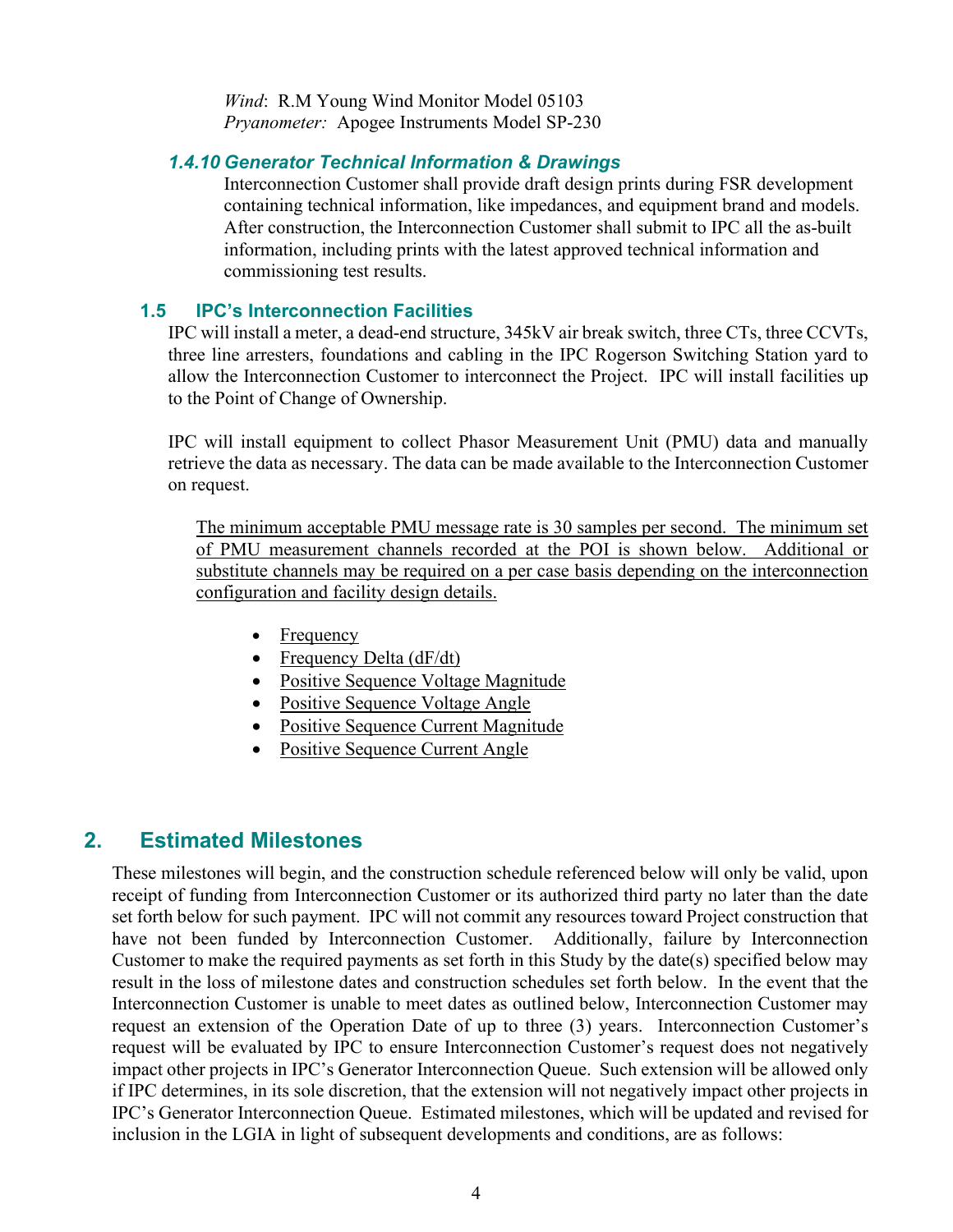| <b>Estimated Date</b>                                               | <b>Responsible Party</b>                  | <b>Estimated Milestones</b>                                                                                                                                                                                       |
|---------------------------------------------------------------------|-------------------------------------------|-------------------------------------------------------------------------------------------------------------------------------------------------------------------------------------------------------------------|
| [DATE]                                                              | <b>Interconnection</b><br>Customer        | <b>IPC receives Notice to Proceed and</b><br>construction funding or arrangements<br>acceptable to IPC are made with IPC's Credit<br>Department                                                                   |
| 24 months after<br>construction funds<br>received                   | <b>IPC</b>                                | <b>IPC Engineering and Design Complete</b>                                                                                                                                                                        |
| 24 months after<br>construction funds<br>received                   | <b>IPC</b>                                | <b>IPC Long Lead Material Procured</b>                                                                                                                                                                            |
| 6 months prior to<br><b>IPC Commissioning</b>                       | <b>IPC</b>                                | New generation must be modeled and<br>submitted to the Western Energy Imbalance<br>Market a minimum of 6 months prior to<br>coming online, failure to submit by given lead<br>time will results in project delay. |
| 36 months after<br>construction funds<br>received                   | <b>IPC</b>                                | <b>IPC Construction Complete</b>                                                                                                                                                                                  |
| 38 months after<br>construction funds<br>received                   | <b>IPC</b>                                | <b>IPC Commissioning Complete</b>                                                                                                                                                                                 |
| 5 days after<br>switching request<br>made to IPC<br><b>Dispatch</b> | Interconnection<br>Customer               | Switch at the Point of Interconnection can be<br>closed                                                                                                                                                           |
| <b>TBD</b>                                                          | <b>IPC</b>                                | <b>Notification from IPC's Energy Contracting</b><br>Coordinator confirming First Energy of Non-<br><b>Firm Output</b>                                                                                            |
| <b>TBD</b>                                                          | <b>Interconnection</b><br><b>Customer</b> | Interconnection Customer testing begins                                                                                                                                                                           |
| TBD                                                                 | <b>IPC</b>                                | <b>Notification from IPC's Energy Contracting</b><br><b>Coordinator confirming Operation Date</b><br>(pending all requirements are met) of Firm<br><b>Network Resource Output</b>                                 |

IPC does not warrant or guarantee the foregoing estimated milestone dates, which are estimates only. These milestone dates assume, among other things, that materials can be timely procured, labor resources are available, and that outages to the existing transmission system are available to be scheduled. Additionally, there are several matters, such as permitting issues and the performance of subcontractors that are outside the control of IPC that could delay the estimated Operation Date. For purposes of example only, federal, state, or local permitting, land division approval, identification of Interconnection Facilities location, access to proposed Interconnection Facilities location for survey and geotechnical investigation, coordination of design and construction with the Interconnection Customer, failure of IPC's vendors to timely perform services or deliver goods, and delays in payment from Interconnection Customer, may result in delays of any estimated milestone and the Operation Date of the project. To the extent any of the foregoing are outside of the reasonable control of IPC, they shall be deemed Force Majeure events.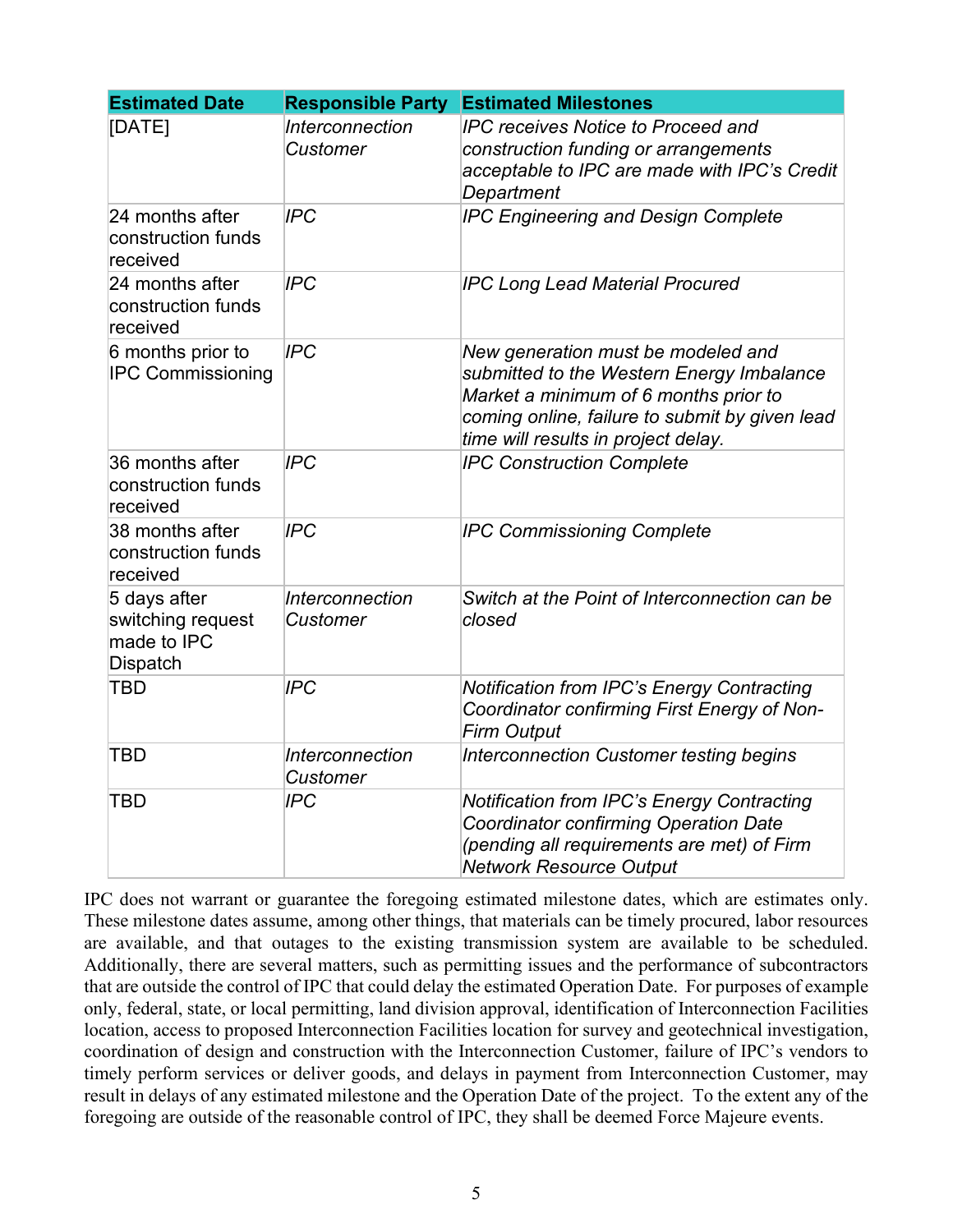# **3. Operating Requirements**

The Project is required to comply with the applicable Voltage and Current Distortion Limits found in IEEE Standard 519-2014 *IEEE Recommended Practices and requirements for harmonic Control in Electrical Power Systems* or any subsequent standards as they may be updated from time to time.

The Project will be subject to reductions directed by IPC Grid Operations during transmission system contingencies and other reliability events. When these conditions occur, the Project will be subject to Generator Output Limit Control ("GOLC") and will have equipment capable of receiving an analog setpoint via DNP 3.0 from IPC for GOLC. Generator Output Limit Control will be accomplished with a setpoint and discrete output control from IPC to the Project indicating maximum output allowed. For more detail see Appendix A.

**Low Voltage Ride Through:** The Project must be capable of riding through faults on adjacent sections of the power system without tripping due to low voltage. The interconnection projects must meet or exceed the Low Voltage Ride-Through requirements as set forth in NERC Standard PRC-024.

**Frequency Response Requirements:** The Project must be capable of providing Fast Frequency Response for both positive and negative frequency deviations from 60Hz ( +/- 0.036 Hz) for Bulk Electric System disturbances. The required frequency response will be linear for a deviation of 0 to +/- 0.1 Hz, a response of 0% to 3% of generator capacity, with a maximum required response of 3% of generator's full capacity for as long as the generator is able to provide support or the frequency deviation is reduced to within stated limits, whichever occurs first. Provided that the Project meets the above Fast Frequency Response requirements, Company shall not curtail the Interconnection Customer when such curtailments are caused by a need to comply with applicable Frequency Responsive reliability standards.

**Momentary Cessation Requirements:** Momentary cessation should not be used within the voltage and frequency ride-through curves specified in PRC-024. Use of momentary cessation is not considered "ride through" within the "No Trip" zone curves of PRC-024. The use of momentary cessation should be eliminated to the extent possible consistent with NERC's *Reliability Guideline for BPS-Connected Inverter-Based Resource Performance*

In digital equipment, frequency should be calculated over a period-of-time (e.g., three to six cycles) and filtered to take control action on the fundamental frequency component of the calculated signal. Calculated frequency must not be susceptible to spikes caused by phase jumps on the Bulk Electric System.

Interconnection Customer will be able to modify power plant facilities on the Interconnection Customer side of the Point of Change of Ownership with no impact upon the operation of the transmission or distribution system whenever the generation facilities are electrically isolated from the system via the switch, and a terminal clearance is issued by IPC's Grid Operator.

# **4. Reactive Power**

It is the Project's responsibility to provide reactive power capability to have a power factor operating range of at least 0.95 leading (absorbing) to at least 0.95 lagging (supplying) at the high side of the generator substation over the range of real power output (up to maximum output of the project) and for all modes of operations (solar generation only, combined solar/BESS (charging and discharging), and BESS generation only).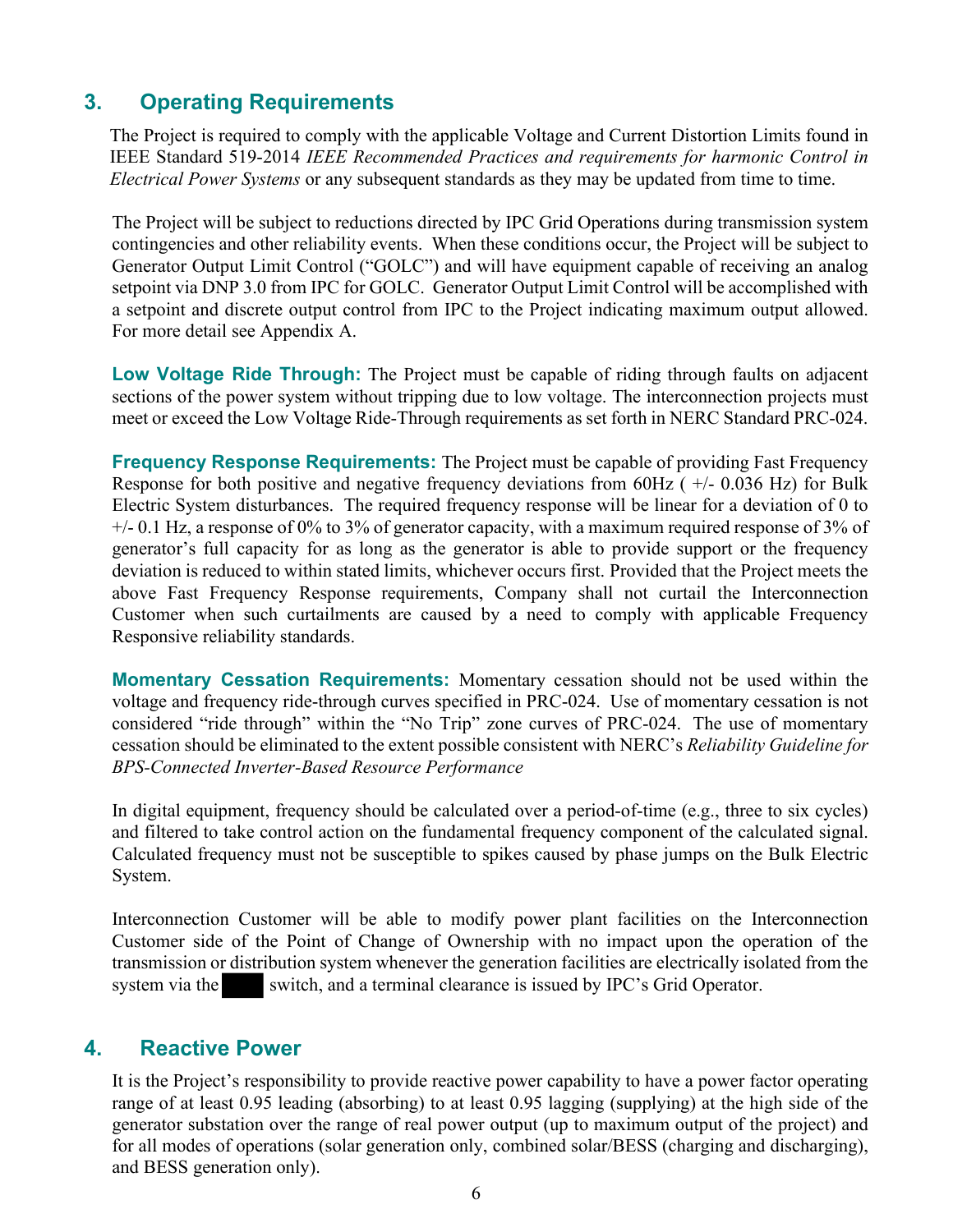The Project must have equipment capable of receiving an analog setpoint, via DNP 3.0, from IPC for Voltage Control. IPC will issue an operating voltage schedule for the Project at the time the LGIA is executed. For more detail see Appendix A.

# **5. Network Upgrades**

#### **5.1 Upgrades to the Distribution System**

No upgrades required

## **5.2 Network Upgrades to Substations**

The three-position 345kV ring bus at Rogerson Switching Station will be modified to a fourposition bus by installing two 345kV air break switches on existing structures, and one 345kV circuit breaker installed on a new concrete foundation and associated relaying/control/communications equipment in a control building, bus, grounding, conduit, and conductor for such equipment.

# **5.3 Network Upgrades to the Transmission System**

No upgrades required

# **6. Estimated Costs**

The following good faith estimates are provided in 2022 dollars and are based on a number of assumptions and conditions. IPC does not warrant or guarantee the estimated costs in the table below, which are estimates only and are subject to change. Interconnection Customer will be responsible for all actual costs incurred in connection with the work to be performed by IPC and its agents, under the terms and subject to the conditions included in any LGIA executed by IPC and Interconnection Customer.

The estimated cost below is required to be paid in full by the Interconnection Customer, or other arrangements acceptable to IPC are made with IPC's Credit Department, prior to IPC commencing construction on the project.

| <b>Description</b>                                             | <b>Ownership</b> | <b>Cost Estimate</b> |
|----------------------------------------------------------------|------------------|----------------------|
| <b>IPC Interconnection Facilities:</b>                         |                  |                      |
| Install Interconnection Facilities as described in Section 1.5 | <b>IPC</b>       | \$916,524            |
| Contingency 10%                                                |                  | \$91,652             |
| Overheads $7.25%$                                              |                  | \$73,093             |
| <b>SUBTOTAL</b>                                                |                  | \$1,081,269          |
| <b>Network Upgrades to IPC Rogerson Switching Station:</b>     |                  |                      |
| Convert 345kV ring bus from 3-position to 4-position design    | <b>IPC</b>       | \$666,598            |
| Contingency 10%                                                |                  | \$66,660             |
| Overheads $7.25%$                                              |                  | \$53,161             |

## **Estimated Cost:**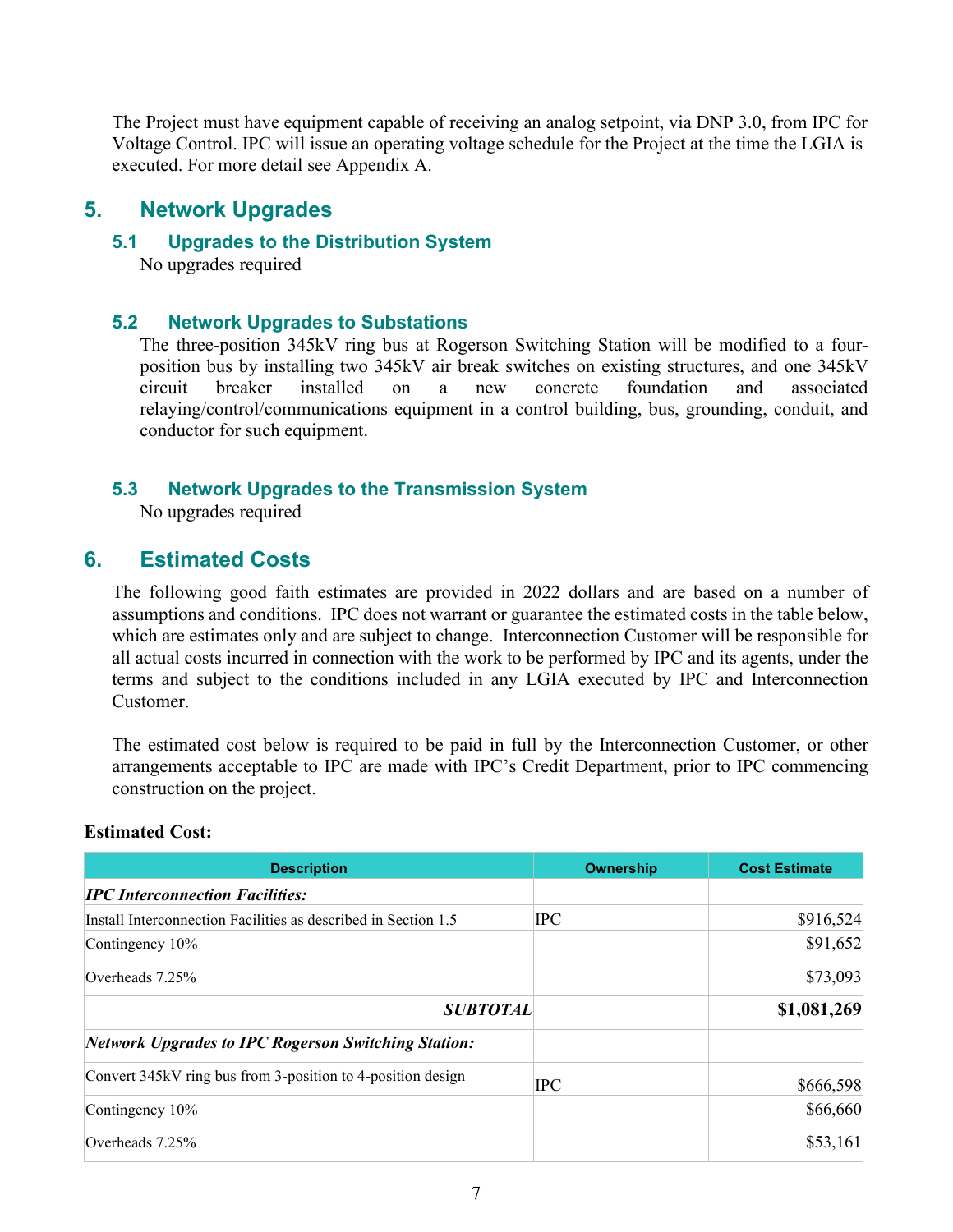| <b>SUBTOTAL</b>    |             | \$786,419 |
|--------------------|-------------|-----------|
|                    |             |           |
| <b>GRAND TOTAL</b> | \$1,867,688 |           |
|                    |             |           |

# **Note Regarding Transmission Service:**

This FSR is a study of a request for Network Resource Interconnection Service. This FSR identifies the facilities necessary to provide such service. Network Resource Interconnection Service in and of itself does not convey any right to transmission service or to deliver electricity to any specific customer or Point of Delivery.

# **Note Regarding LGIA:**

This FSR is a study and preliminary evaluation only and does not constitute, or form the basis of, a definitive agreement related to the matters described in this FSR. Unless and until a LGIA is executed by IPC and Interconnection Customer, no party will have any legal rights or obligations, express or implied, related to the subject matter of this FSR.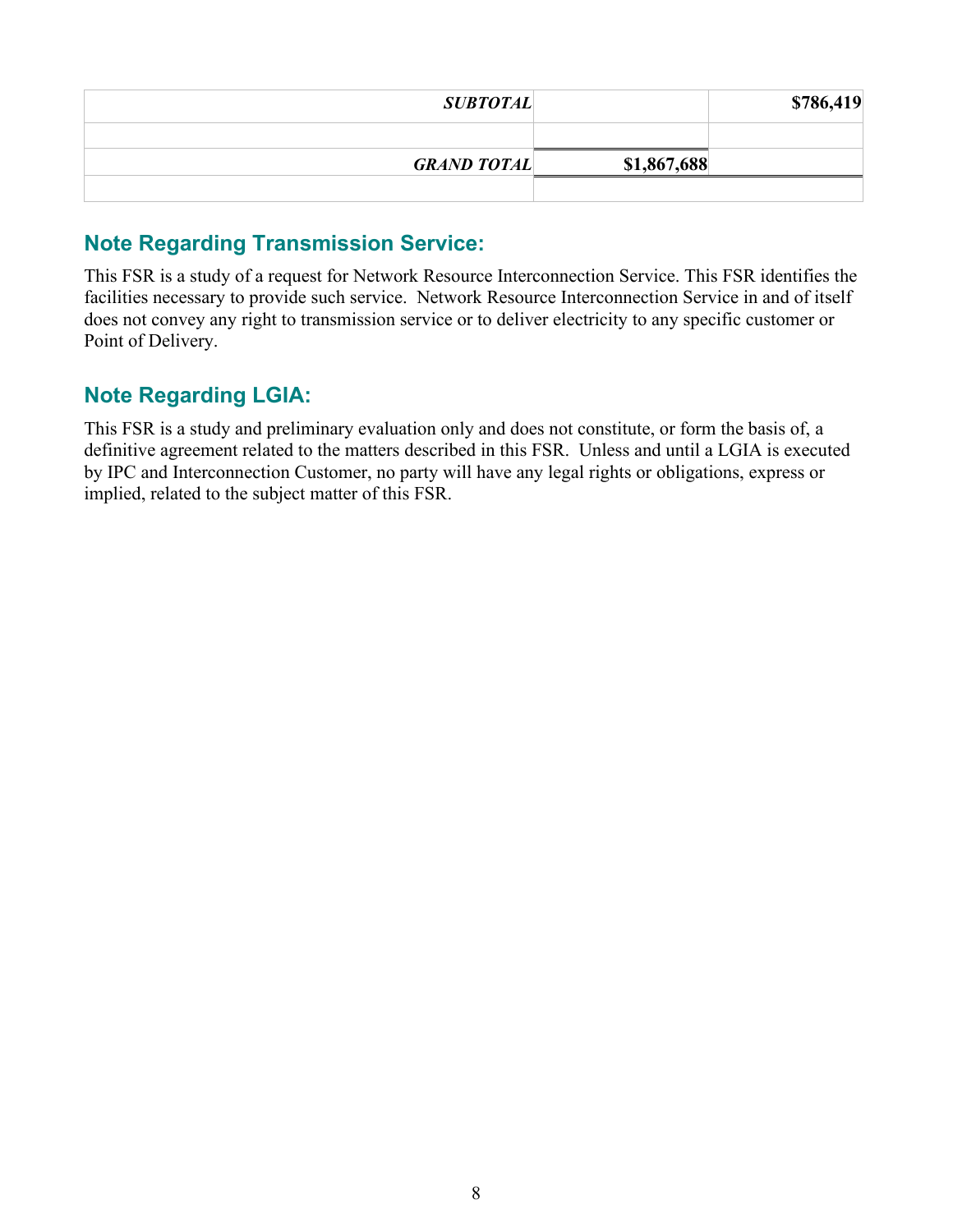# **Appendix A**

# **Generation Interconnection Control Requirements**

# **A.1 Generator Output Limit Control (GOLC)**

A.1.1 IPC requires Interconnected Power Producers to accept GOLC signals from IPC's energy management system ("EMS").

**A.1.2** The GOLC signals will consist of four points shared between the IPC EMS (via the IPC RTU) and the Interconnection Customer's Generator Controller ("ICGC"). The IPC RTU will be the master and the ICGC will be the slave.

**A.1.2.1** GOLC Setpoint: An analog output that contains the MW value the Interconnection Customer should curtail to, should a GOLC request be made via the GOLC On/Off discrete output Control point. **A.1.2.1.1** An Analog Input feedback point must be updated (to reflect the GOLC setpoint value) by the ICGC upon the ICGC's receipt of the GOLC setpoint change, with no intentional delay.

**A.1.2.2** GOLC On/Off: A discrete output (DO) control point with pulsing Trip/Close controls. Following a "GOLC On" control (DNP Control Code "Close/Pulse On"), the ICGC will run power output back to the MW value specified in the GOLC Setpoint. Following a "GOLC Off" control (DNP Control Code "Trip/Pulse On"), the Interconnection Customer is free to run to maximum possible output.

**A.1.2.2.1** A Discrete Input (DI) feedback point must be updated (to reflect the last GOLC DO Control Code received) by the ICGC upon the ICGC's receipt of the GOLC DO control, with no intentional delay. The feedback DI should latch to an OFF state following the receipt of a "GOLC OFF" control and it should latch to an ON state following the receipt of an "GOLC ON" control.

**A.1.3** If a GOLC control is issued, it is expected to see MW reductions start within 1 minute and plant output to be below the GOLC Setpoint value within 10 minutes.

# **A.2 Voltage Control**

**A.2.1** IPC requires Transmission-Interconnected Power Producers to accept voltage control signals from IPC's EMS when they are connected to IPC's transmission system.

**A.2.2** The voltage control will consist of one setpoint and one feedback point shared between the IPC EMS and the ICGC.

**A.2.3** The setpoint will contain the desired target voltage for plant operation. This setpoint will have a valid control range between 0.95 and 1.05 per unit ("p.u.") of nominal system voltage.

**A.2.4** The control will always be active, there is no digital supervisory point like the Curtail On/Off control above.

**A.2.4.1** When a setpoint change is issued an Analog Input feedback point must be updated (to reflect the voltage control setpoint value) by the ICGC upon the ICGC's receipt of the voltage control setpoint change, with no intentional delay.

**A.2.4.2** When a setpoint change is received by the ICGC, the voltage control system should react with no intentional delay.

**A.2.4.3** The voltage control system should operate at the voltage indicated by the setpoint with an accuracy of  $+/- 0.5\%$  of the nominal system voltage.

**A.2.5** The Interconnection Customer should supervise this control by setting up "reasonability limits", i.e., configure a reasonable range of values for this control to be valid. As an example, they will accept anything in the valid control range (between 0.95 and 1.05 p.u.) but reject values outside this range. If they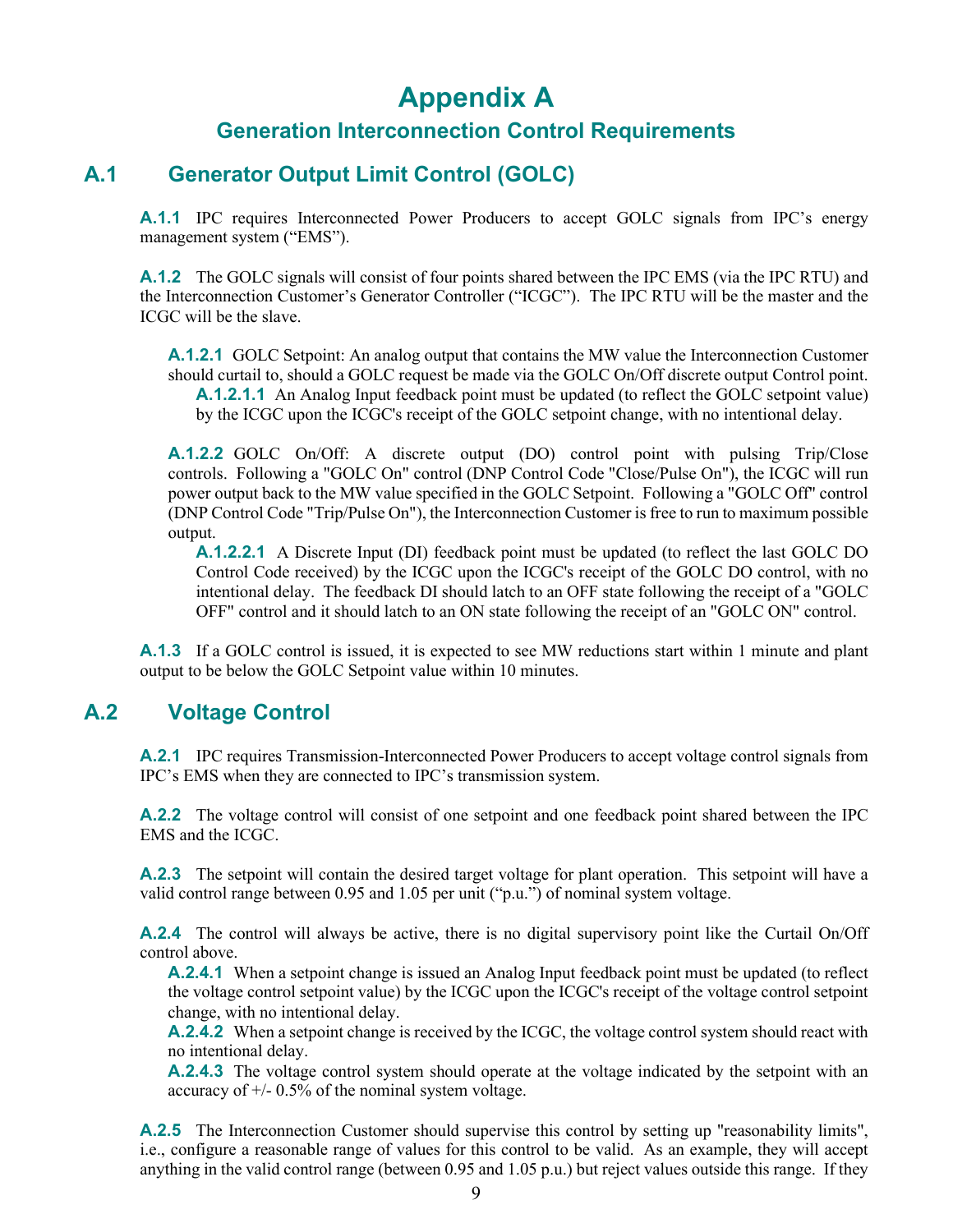were fed an erroneous value outside the valid range, their control system would default to the last known, good value.

# **A.3 Generation Interconnection Data Points Requirements**

| Digital Inputs to IPC (DNP Obj. 01, Var. 2) |                                           |               |                                 |  |  |  |  |  |
|---------------------------------------------|-------------------------------------------|---------------|---------------------------------|--|--|--|--|--|
| Index                                       | Description                               | State $(0/1)$ | Comments:                       |  |  |  |  |  |
|                                             |                                           |               | Feedback provided by            |  |  |  |  |  |
| $\Omega$                                    | GOLC Off/On (Control Feedback)            | Off/On        | <b>Interconnection Customer</b> |  |  |  |  |  |
|                                             | FREQUENCY RESPONSE OFF/ON                 |               | Feedback provided by            |  |  |  |  |  |
|                                             | (Control Feedback)                        | Off/On        | <b>Interconnection Customer</b> |  |  |  |  |  |
|                                             | 52A Interconnection Customer Main Breaker |               |                                 |  |  |  |  |  |
|                                             | (if present)                              | Open/Closed   | Sourced at substation           |  |  |  |  |  |
|                                             | 52A Interconnection Customer Capacitor    |               |                                 |  |  |  |  |  |
|                                             | Breaker (if present)                      | Open/Closed   | Sourced at substation           |  |  |  |  |  |

| Digital Outputs to Interconnection Customer (DNP Obj. 12, Var. 1) |                           |                       |  |  |  |  |  |
|-------------------------------------------------------------------|---------------------------|-----------------------|--|--|--|--|--|
| Index<br>Description<br>Comments:                                 |                           |                       |  |  |  |  |  |
|                                                                   | GOLC Off/On               | Control issued by IPC |  |  |  |  |  |
|                                                                   | Frequency Response Off/On | Control issued by IPC |  |  |  |  |  |

| Analog Inputs to IPC (DNP Obj. 30, Var. 2) |                                      |             |             |            |            |               |                 |  |
|--------------------------------------------|--------------------------------------|-------------|-------------|------------|------------|---------------|-----------------|--|
|                                            |                                      | Raw         | Raw         | EU         | EU         | EU            |                 |  |
| Index                                      | Description                          | High        | Low         | High       | Low        | Units         | Comments:       |  |
|                                            |                                      |             |             |            |            |               | Provided by     |  |
|                                            | <b>GOLC Setpoint Value Received</b>  |             |             |            |            |               | Interconnection |  |
| $\theta$                                   | (Feedback)                           | 32767       | 32768       | <b>TBD</b> | <b>TBD</b> | <b>MW</b>     | Customer        |  |
|                                            |                                      |             |             |            |            |               | Provided by     |  |
|                                            | Voltage Control Setpoint Value Rec'd |             |             |            |            |               | Interconnection |  |
| $\mathbf{1}$                               | (Feedback)                           | 32767       | 32768       | <b>TBD</b> | <b>TBD</b> | kV            | Customer        |  |
|                                            |                                      |             |             |            |            |               | Provided by     |  |
|                                            |                                      |             |             |            |            |               | Interconnection |  |
| $\overline{2}$                             | Maximum Park Generating Capacity     |             | 32767 32768 | <b>TBD</b> | <b>TBD</b> | <b>MW</b>     | Customer        |  |
|                                            |                                      |             |             |            |            |               | Provided by     |  |
|                                            |                                      |             |             |            |            |               | Interconnection |  |
| 3                                          | <b>Ambient Temperature</b>           | 32767       | 32768       | 327.67     | $-327.68$  | DEG C         | Customer        |  |
|                                            |                                      |             |             |            |            | Deg           | Provided by     |  |
|                                            |                                      |             |             |            |            | from          | Interconnection |  |
| $\overline{4}$                             | <b>Wind Direction</b>                | 32767       | 32768       | 327.67     | $-327.68$  | North         | Customer        |  |
|                                            |                                      |             |             |            |            |               | Provided by     |  |
|                                            |                                      |             |             |            |            |               | Interconnection |  |
| 5                                          | Wind Speed                           |             | 32767 32768 | 327.67     | $-327.68$  | M/S           | Customer        |  |
|                                            |                                      |             |             |            |            |               | Provided by     |  |
|                                            |                                      |             |             |            |            |               | Interconnection |  |
| 6                                          | <b>Relative Humidity</b>             | 32767 32768 |             | <b>TBD</b> | <b>TBD</b> | $\frac{0}{0}$ | Customer        |  |
|                                            |                                      |             |             |            |            |               | Provided by     |  |
|                                            |                                      |             |             |            |            |               | Interconnection |  |
| $\overline{7}$                             | Global Horizontal Irradiance         |             | 32767 32768 | <b>TBD</b> | <b>TBD</b> | $W/M^2$       | Customer        |  |